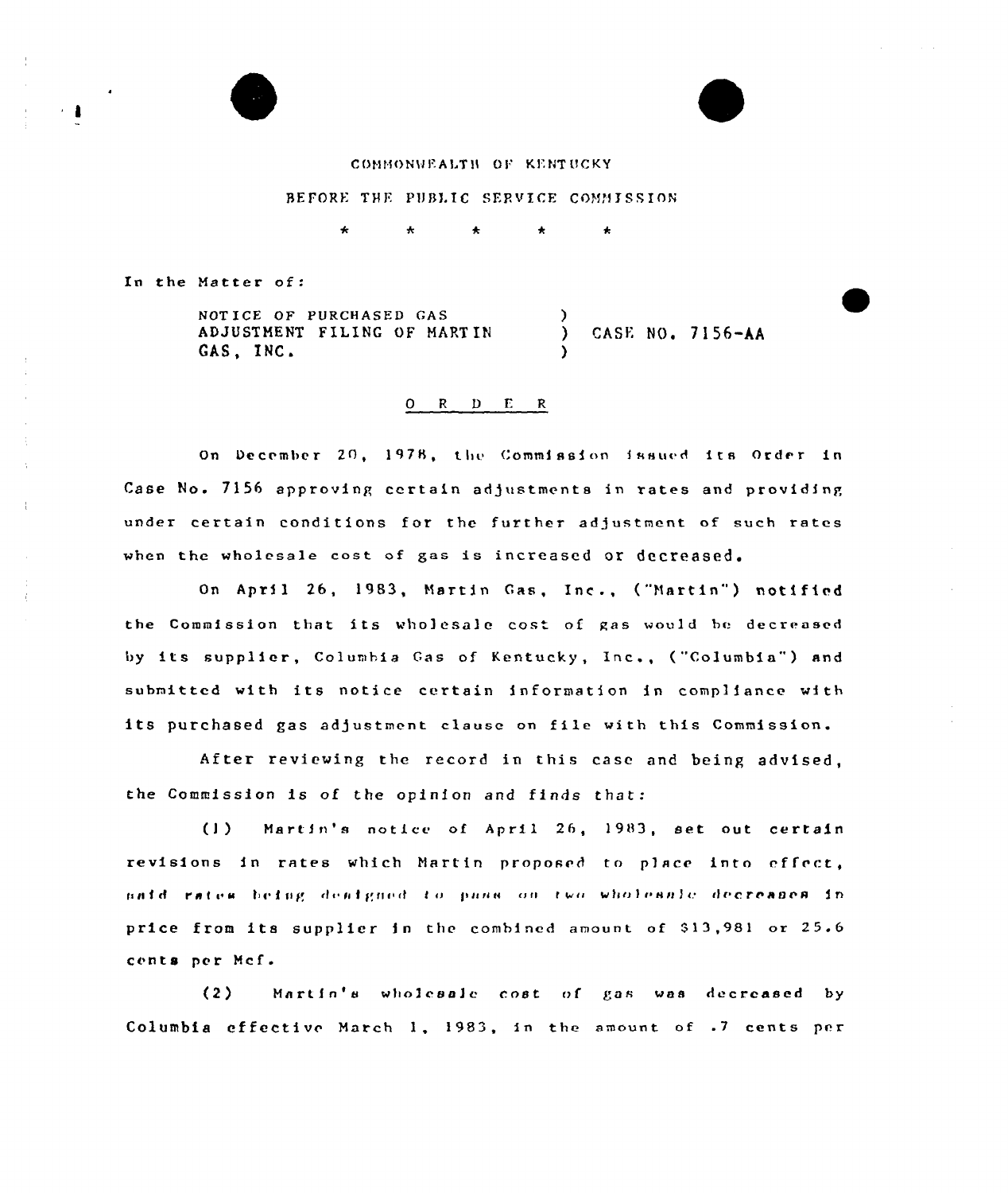



Mcf. Martin did not file an application for permission to track this decrease which resulted in an overcollection from its customers. Martin should report to the Commission the amount overcollected from its customers during the period from March 1, 1983, to the date the proposed rates are implemented, along with <sup>a</sup> plan to refund the same amount to its customers.

(3} Columbia notified Martin of an additional wholesale decrease to be effective April 1, 1983, in the amount of  $24.9$ cents per Mcf. Due to the retroactive nature of this decrease, Martin should report to the Commission any excess revenues collected during the period from April 1, 1983, to the date the proposed rates are implemented, along with a plan to refund any excess collections to its customers.

(4) Martin's adjustment in rates under the purchased gas adjustment provisions approved by the Commission in its Order in Case No. 7156 dated December 20, 1978, is fair, just and reasonable and in the public interest and should be ef fecti ve with gas supplied on and after April 1, 1983.

IT IS THEREFORE ORDERED that the rates in the Appendix to this Order be and they hereby are authorized effective with gas supplied on and after April 1, 1983.

IT IS FURTHER ORDERED that for the purpose of the future application of the purchased gas adjustment clause of Martin the base rate for purchased gas shall be:

#### Commodity

Columbia Gas of Kentucky, Inc. 55.760 per Mcf Southeastern Gas Company 0.140 per Ncf

 $-2-$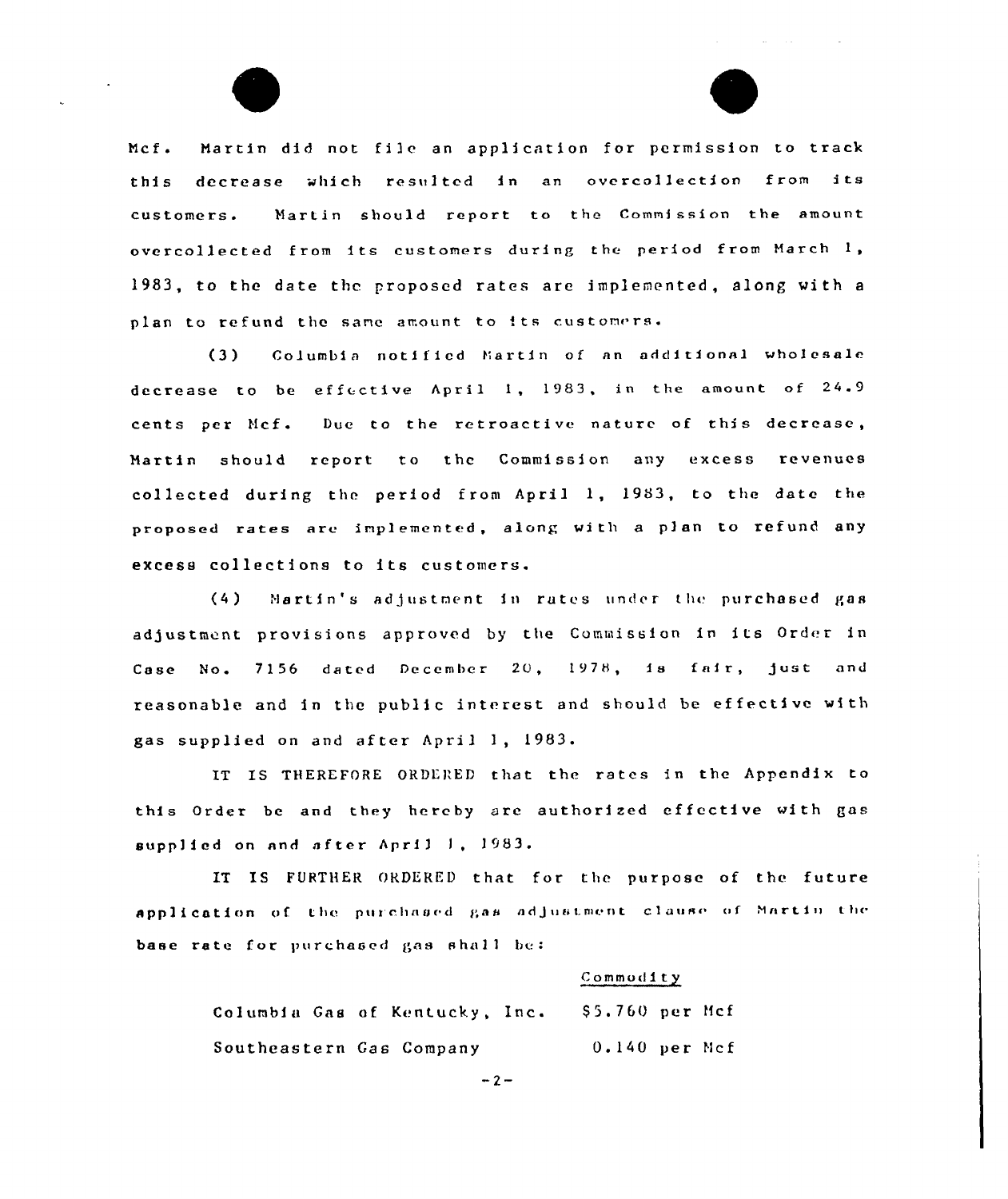IT IS FURTHER ORDERED that within 6O days of the date of this Order Hartin shall report to the Commission any excess revenues collected during the periods from March 1, 1983, and from April 1, 1983, to the date the proposed rates are implemented, along with a plan to refund any excess collections.

IT IS FURTHER ORDERED that within 30 days of the date of this Order Martin shall file with this Commission its revised tariffs setting out the rates authorized herein.

Done at Frankfort, Kentucky, this 6th day of May, 1983.

PUBLIC SERVICE COMMISSION

 $\epsilon$ hatirma

Vice Chairman

Commissioner

ATTEST:

**Secretary**